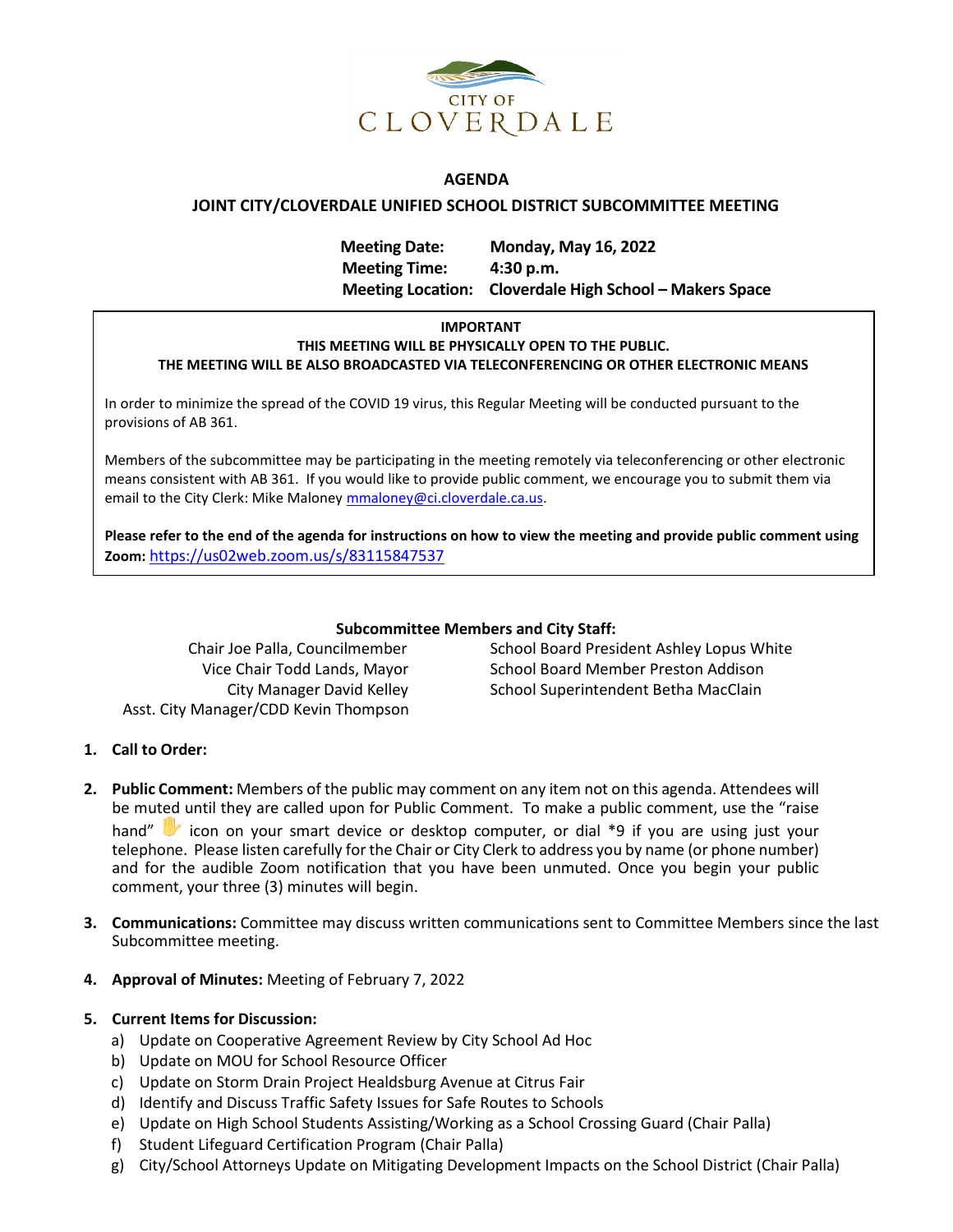- **6. Standing Items / Items Continued from Last Meeting:**
	- a) Update on Cloverdale Community Pool
	- b) Update on Thyme Square Storm Water Alternatives Analysis
	- c) Update on School Facility Improvements
	- d) Update on Proposed Housing Projects and Future Growth Kevin Thompson
- **7. Information Only Memos/Announcements:**
- **8. Future Agenda Items:**
- **9. Pending Items:**
- **10. Good of the Order:**
- **11. Adjournment:** Next meeting date scheduled for Monday, July 18, 2022, at 4:30 p.m.

## **\*\*IMPORTANT NOTICE REGARDING THIS SUBCOMMITTEE MEETING\*\***

# **PLEASE NOTE**

**This Meeting will be conducted pursuant to the provisions of AB 361.**

**In order to minimize the spread of the COVID 19 virus, please do the following:**

- Attendees may join the meeting through the use of Zoom at: [www.zoom.us/join](http://www.zoom.us/join) using **Webinar ID: 831 1584 7537** or by **dialing US: +1 669 900 6833** and entering **Webinar ID: 831 1584 7537**  or directly at: <https://us02web.zoom.us/s/83115847537>
- Attendees will be muted until they are called upon for Public Comment. To make a public comment, use the "raise hand" icon on your smart device or desktop computer, or dial \*9 by telephone. Please listen carefully for the Chair or City Clerk to address you by name (or phone number) and for the audible Zoom notification that you have been unmuted. Once you begin your public comment, your three (3) minutes will begin.
- If you would prefer to submit public comment in writing, please email your comments to [mmaloney@ci.cloverdale.ca.us.](mailto:mmaloney@ci.cloverdale.ca.us) If you are commenting on a specific agenda item or items, please state the agenda item number(s) in the subject line of the email. All comments received via email will be provided to the Subcommittee in writing and included as a part of the record of the meeting.
- The City of Cloverdale thanks you in advance for taking all precautions to prevent spreading COVID 19.

**CERTIFICATION** – Pursuant to Government Code § 54954.2, the agenda for this meeting was properly posted on or before 5:00 p.m., 5/12/2021.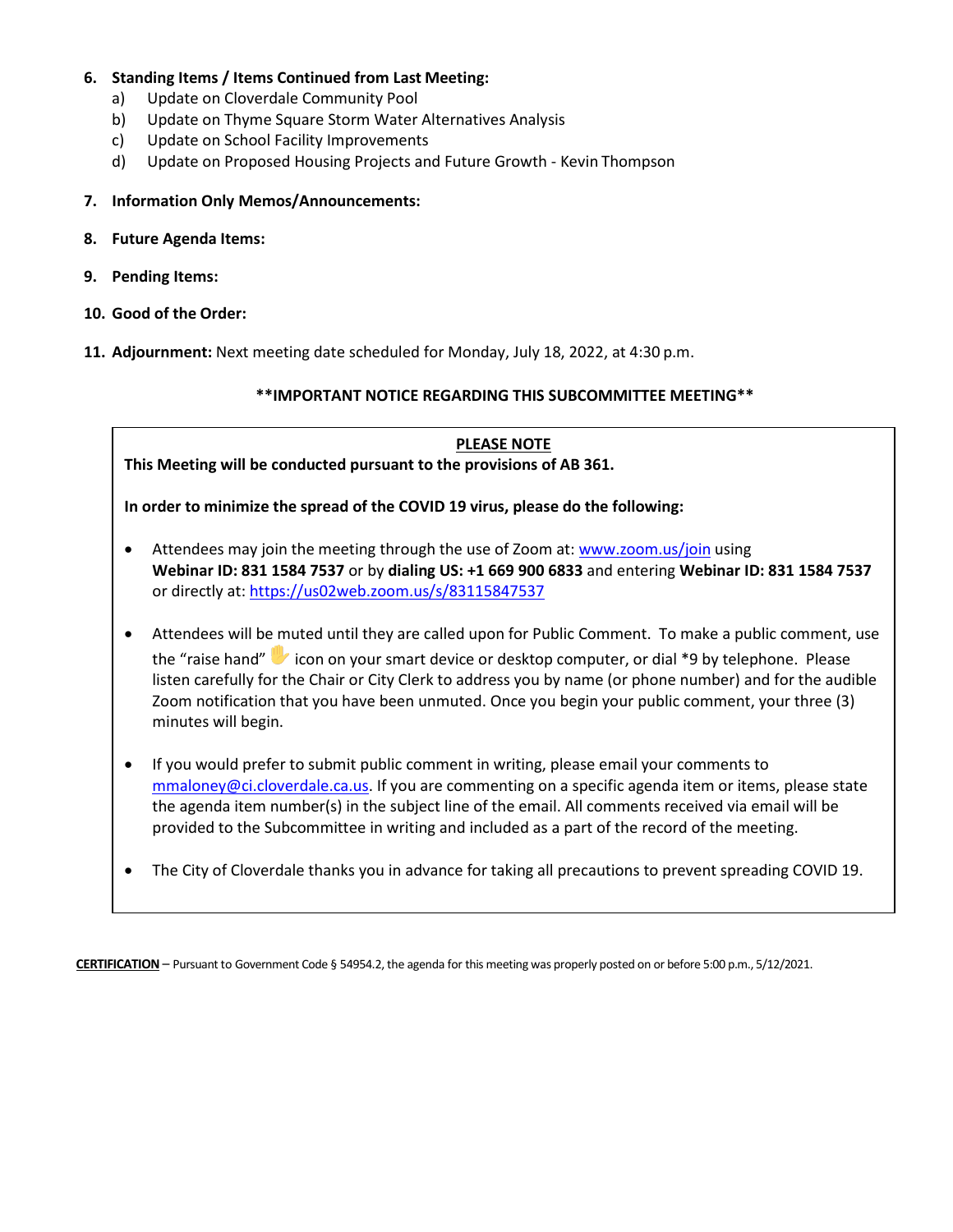

### **DRAFT MINUTES**

**JOINT CITY/CLOVERDALE UNIFIED SCHOOL DISTRICT SUBCOMMITTEE MEETING Monday, February 7, 2022** 

#### **Subcommittee Members and City Staff:**

Vice Chair Joe Palla, Councilmember Chair Todd Lands, Mayor City Manager David Kelley Assistant City Manager/CDD Kevin Thompson

School Board President Preston Addison School Board Member Ashley Lopus White School Superintendent Betha MacClain

- **1. Call to Order:** The meeting was called to order at 4:30 p.m. All members of the Subcommittee were present.
- **2. Public Comment: None**
- **3. Communications: None**
- **4. Approval of Minutes:** Special Meeting of November 29, 2021: The minutes were approved on a motion by President Addison and second by Vice Chair Palla.

### **5. Current Items for Discussion:**

- a) Facilities Collaboration between City and School District City Manager Kelley distributed the 2017 agreement. Superintendent McClain provided input. A new safety issued has been discovered. Vice Chair Palla asked for more time to review the document and expressed concern about leaving the City out of the conversation. He suggested scheduling a work session.
- b) Identify and discuss Traffic Safety Issues for Safe Routes to Schools The Committee discussed the School Crossing Guard program and traffic safety issues. Vice Chair Palla discussed alternatives to assigning police officers to cover when crossing guards are absent. Superintendent MacClain outlined the possibility and challenges of using high school students. She suggested the City post the crossing guard vacancy, and the District will refer volunteers. Vice Chair Palla would like the Committee to consider additional alternatives, including dedicated floaters to cover vacancies and scheduling guards for either the morning or the afternoon instead of shift bisecting the guards' day. Superintendent MacClain noted the possibility of expanding work hours for instructional positions by adding crossing guard duties. City Manager Kelley noted the operational challenges in covering absences.
- c) This item was addressed under agenda item e.
- d) Update on Cooperative Agreement Review by City School Ad Hoc Committee Superintendent MacClain stated the Committee touched on the agreement under the Facilities Use item.

The Committee discussed the need for a provision on the use of District buses and other vehicles in cases of emergencies. City Manager Kelley stated an indemnification clause should be included also.

Superintendent MacClain stated the diversion program is underwritten by a grant that funds a position similar to a Police Officer who also has social work training. They would like to continue this program and have Officer Luigi make a presentation to the Committee. This was a stop gap for not having a campus resource officer. Vice Chair Palla stated the Budget Committee should consider the feasibility of a full-time budgeted position. He believes it was proposed as a shared cost. Vice Chair Palla stated a non-sworn community service officer may be an alternative, but would not have all the authority of a sworn officer. Another alternative is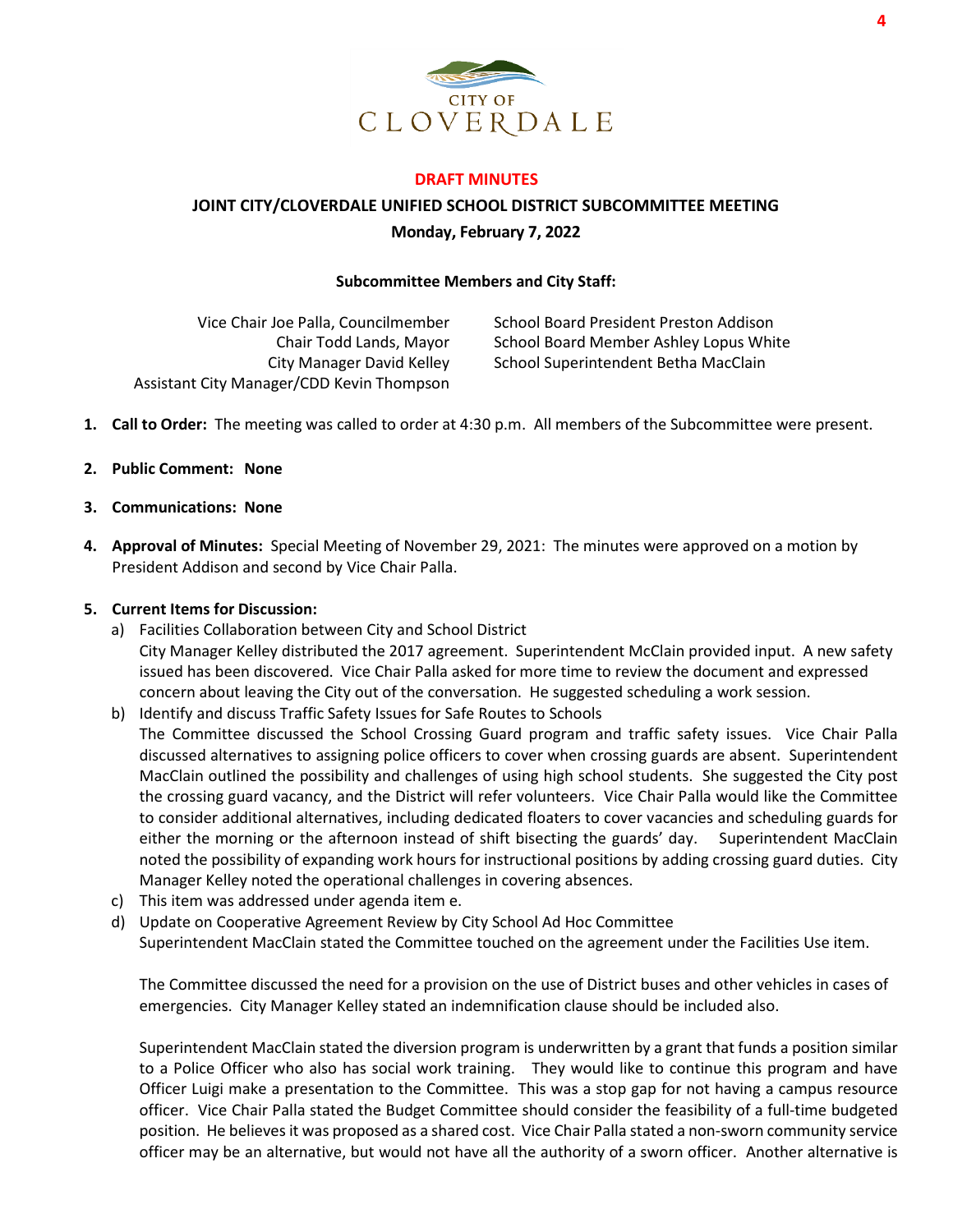to consider a full-time officer interested in the assignment. He requested that this item return to the Subcommittee.

- e) Streamlining the Permit Process for School related projects and activities (Vice Chair Palla) City Manager Kelley stated the City is reaching out to the District regarding opportunities to continue to collaborate. Applications are received by the District, and initial comments must be provided to the developer within 30 days in keeping with the Permit Streamlining Act.
- f) High School Students assist/working as School Crossing Guards Update (Vice Chair Palla) Vice Chair Palla stated that this was discussed under agenda item b.
- g) Student Lifeguard Certification Program (Vice Chair Palla) Vice Chair Palla would like to get high school junior and senior students interested. School Board Member White stated that the application process should be simplified for students. Superintendent MacClain stated that this provides training and work experience opportunities for students. Vice Chair Palla stated he would contact the YMCA to get more lifeguards for the pools. City Manager Kelley stated he would request a presentation for the Committee's next meeting regarding interest in becoming certified.
- h) City School Attorneys Update on mitigating new development impacts on the School District: No additional status report.

## **6. Standing Items / Items Continued from Last Meeting:**

- a) Update on Broadband Access within the Community City Manager Kelley stated that guidelines are still being finalized by the California Public Utilities Commission in terms of the grant funding. However, the League of California Cities is looking for projects serving underserved communities. The City has the opportunity to evaluate areas for grant applications, including parks and the downtown corridor.
- b) Update on Cloverdale Community Pool: No additional status update
- c) Update on MOU for School Resource Officer: No additional status update
- d) Update on Thyme Square Storm Water Alternatives Analysis: No status update
- e) Update on School Facility Improvements: No additional status update
- f) Update on Proposed Housing Projects and Future Growth Assistant City Manager Thompson reported that the Baumgardner Final Map will be considered on February

23. Phase 1 construction may begin this summer. The number of apartment units has been reduced from 160 to 100.

Superintendent MacClain stated that there was never a "will serve" agreement with the School District, and the developer did not produce a document the District requested for review. Since her arrival, the developer has stated willingness to grade the south property for District infrastructure if the timing aligns.

## **7. Information Only Memos/Announcements:**

Superintendent MacClain announced the Chamber will extend invitations for the February 16th ribbon cutting for Jefferson and Washington Schools.

- **8. Future Agenda Items:** No additional items discussed.
- **9. Pending Items:** No additional items discussed.
- **10. Good of the Order:** No additional items discussed.
- **11. Adjournment:** The regular meeting of March 21, 2022 has been cancelled due to Spring Break. The meeting adjourned at 6:15 p.m.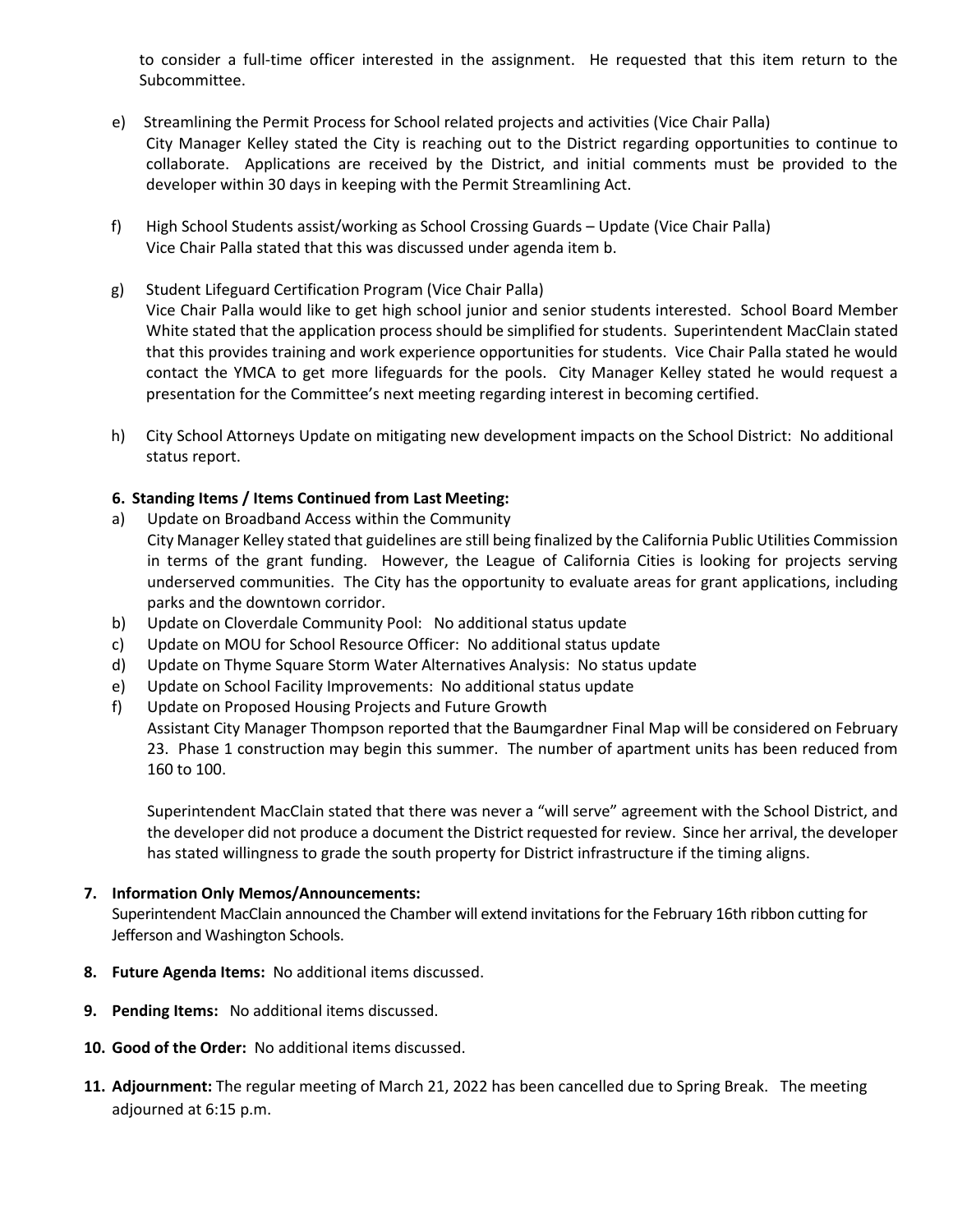# **DRAFT**

# **MEMORANDUM OF UNDERSTANDING BETWEEN CLOVERDALE UNIFIED SCHOOL DISTRICT AND CITY OF CLOVERDALE (REVISED)**

This Memorandum of Understanding and Cooperative Agreement ("MOU") by and between the City of Cloverdale, ("City"), through its Police Department ("Department"), and the Cloverdale Unified School District ("District"), is entered into this \_\_\_\_ day of 20 for the purposes and in the manner set forth below. Together the City and the District are collectively referred to as the "Parties."

**WHEREAS**, the Cloverdale Police Department ("Department") and the Cloverdale Unified School District ("District") desire to provide a safe and secure teaching and learning environment for all students and staff within the City of Cloverdale by protecting life and property; and

**WHEREAS**, ensuring the safety of students and staff on school campuses in Cloverdale is a priority of the District and the Department. Campus security will be enhanced by the presence of a police officer that will interact with the students in both a positive and proactive manner; and

**WHEREAS**, in addition, a police officer on campus will help improve relations between the Department and the youth of the community; and

**WHEREAS**, the District and the City desire to enter into this MOU setting out their expectations and responsibilities in achieving the mutual objective of providing a safe and secure teaching and learning environment for all students and staff.

**NOW, THEREFORE**, in consideration of the mutual promises contained herein, the Department and the City agree as follows:

## **A. Cloverdale Police Department School Resource Officer-Role and Responsibilities.**

- 1. To provide enforcement, prevention, and intervention by:
	- a. Providing one uniformed police officer presence (the "School Resource Officer") at Cloverdale High School, Washington Middle School, Jefferson Elementary School, and JEH Continuation School (collectively, the "Campuses").
	- b. Responding to all law enforcement-related matters as they occur during regular school hours while the School Resource Officer is on campus and able to do so.
	- c. Documenting all incidents of crime that occur upon the Campuses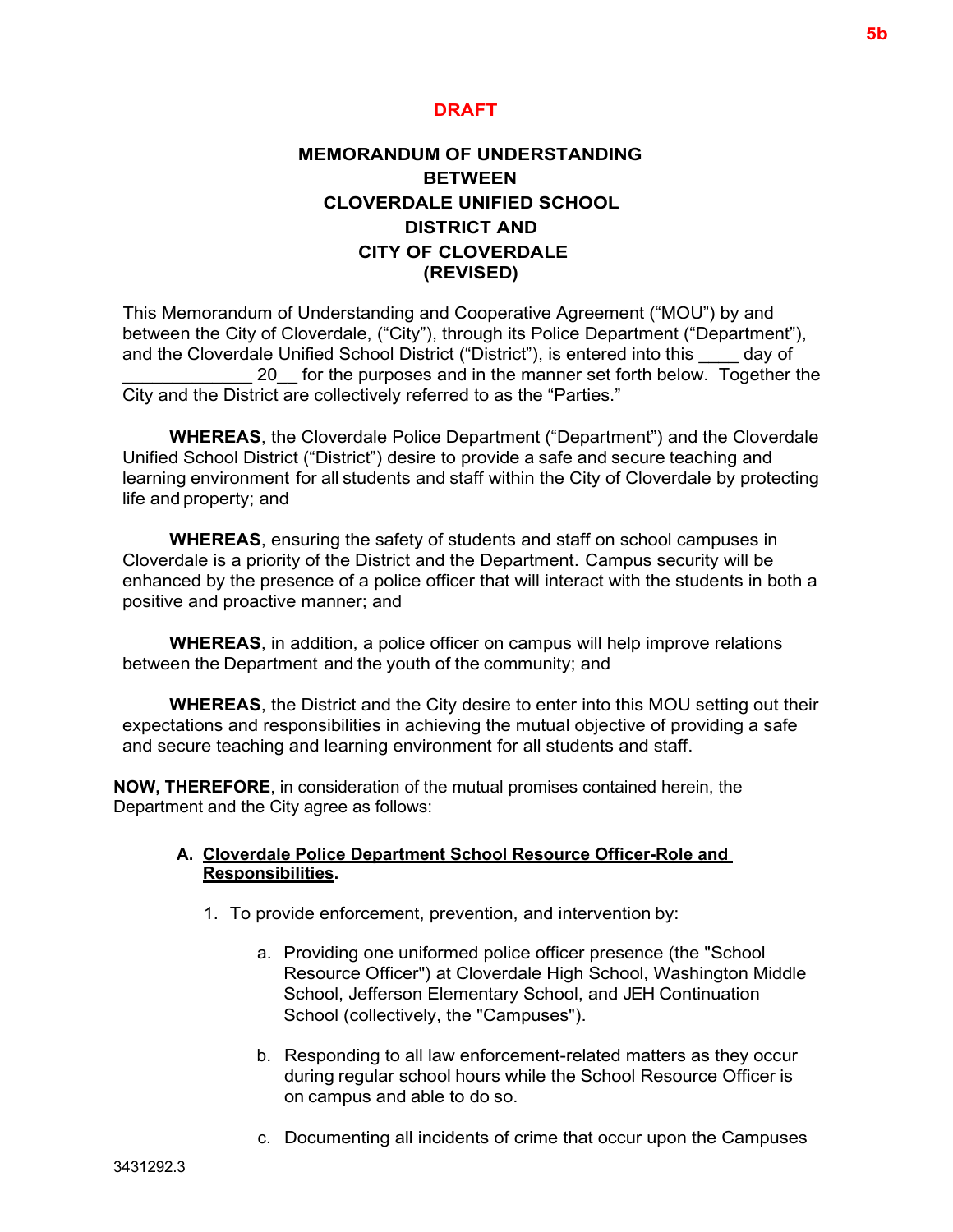as per Department regulations, performing the necessary followup investigations as needed to identify perpetrators of crime, and performing any follow-up on cases as deemednecessary by the Department.

- d. Attending various sporting events and school activities at the Campuses as needed for proactive enforcement, interaction, and presence.
- e. Attending truancy meetings and other parent conferences as requested or needed.
- 2. To work with Campuses' staff in matters of mutual concern, such as preventing alcohol, drug use and vaping on the Campuses; staff and student safety on and off campus; gang related violence and crime; criminal trends; campus intruders and damage or loss of property.
- 3. To provide a liaison in the following areas: point of contact for CPS,home visitations, district-wide critical response plan training, school safety plans, SARB and training of faculty, and campus supervisors.
- 4. Conduct preventative educational programs in the classrooms related to gangs (G.R.E.A.T) and drugs (D.A.R.E).
- 5. Present increased visibility and supervision on the Campuses and surrounding neighborhoods to deter criminal activity and promote positive relationships between the schools, surrounding neighborhoods, and the Department.
- 6. The City reserves the right of control *over* the School Resource Officer in all regards, including, but not limited to, discipline, employee evaluations, job duties, temporary relocating, and the hiring, retention or termination of the School Resource Officer.

## **B. Cloverdale Unified School District's Role and Responsibility:**

- 1. To ensure student welfare on the Campuses; develop procedures to handle campus safety concerns; establish and follow procedures for referring the involvement of the School Resource Officer; and to cooperate with and support in a proactive manner the Department.
- 2. The District recognizes that the School Resource Officer is a sworn California law enforcement officer who will comply with all required training mandates, Departmental perishable skills training, federal and state laws, local ordinances, and all Department rules and regulations.
- 3. The position of the School Resource Officer will be under the sole supervision of the Department as an employee of the City, with direct reporting to the Chief of Police of the City.
- 4. The District shall provide the following in cooperation with the Department for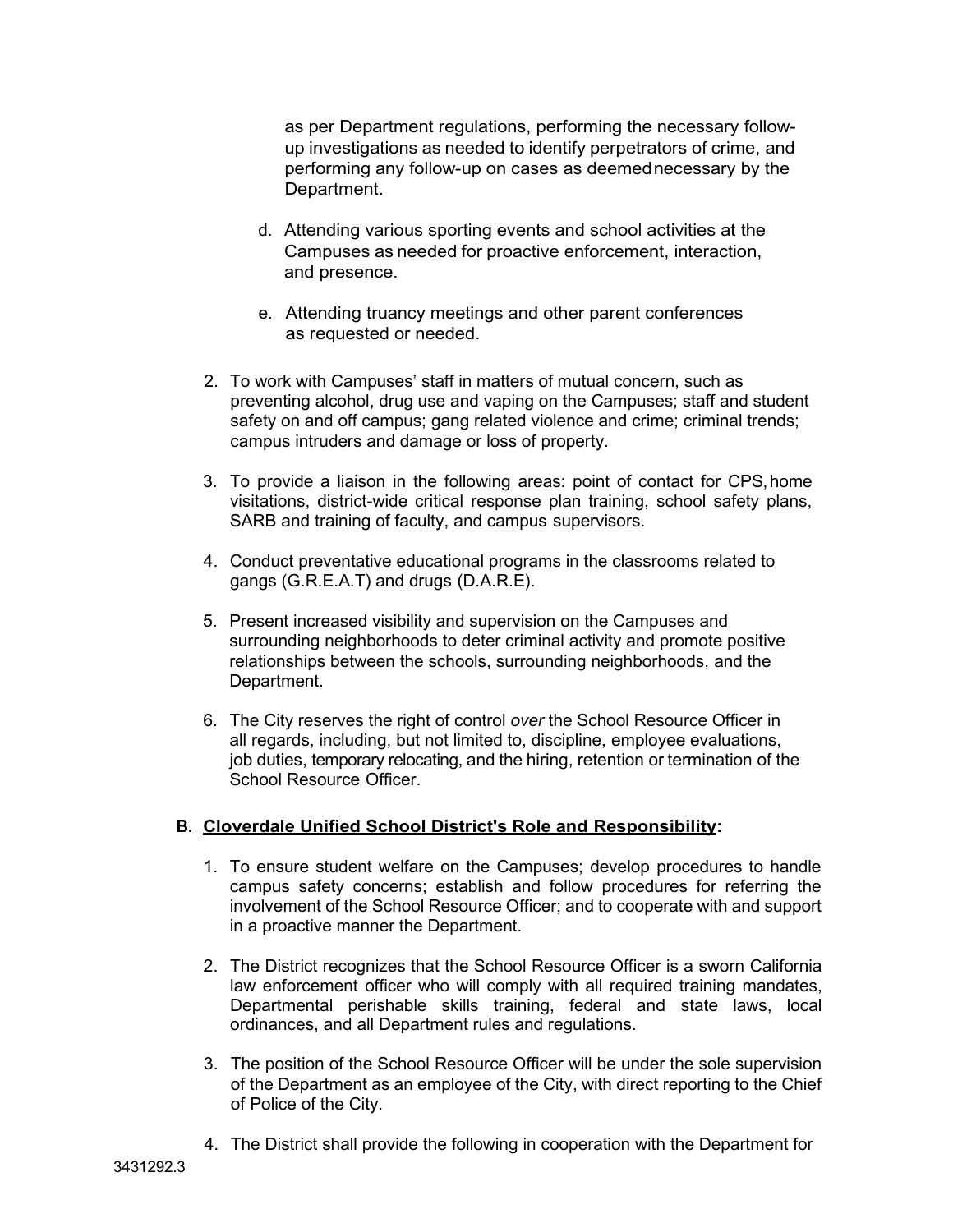the School Resource Officer:

- a. As available, an office space of reasonable size and configuration that is secured against general access of students and staff;
- b. Materials suitable for conducting day to day business related to the function of the Department such as an office desk, chair, guest chair, telephone system, office equipment, computer, and any other materials as identified by each involved entity;
- c. Keys and maps to all facilities within the District which depict exit routes and safety staging locations;

# **C. Sick/Injury/Emergency Absences:**

The Department will provide general law enforcement services to the District via the Department's patrol division whenever the regularly assigned School Resource Officer is temporarily unable to provide services due to illness, injury, vacation, or emergency leave, or when called away to perform other duties that preclude the assigned School Resource Officer's presence at the Campuses. In the event of such occurrence, calls for service will be handled based on need in relation to other demands for the Department's services.

## **D. Schedule:**

The School Resource Officer's schedule will be flexible, to the extent that is reasonable to accommodate meetings and other after school activities; however; in the event the Department falls below minimum staffing levels as outlined in its policy and procedures, and on occasions to backfill for vacations, training and illness, the School Resource Officer will be reassigned as needed by the Department. District will be given at least 7 days advance notice if SRO is reassigned to backfill vacations or training.

The School Resource Officer's workday/week schedule for the school year will generally consist of either Monday-Thursday 7:30 a.m. to 3:30 p.m. or Tuesday-Friday 7:30 a.m. to 3:30 p.m. with the remaining (2) hours assigned to patrol (the "Schedule"). The School Resource Officer will have weekends off and is subject to working patrol shifts during school holidays in accordance with the Schedule.

The School Resource Officer will be reassigned to patrol during spring and summer break. The School Resource Officer will be assigned to patrol shifts as needed and is not subject to shift sign-ups in accordance with current practices.

The School Resource Officer will be allowed access to compensatory time off and vacation in accordance with the provisions of the Cloverdale Police Officer's Association Memorandum of Understanding as it currently exists or may be amended in the future.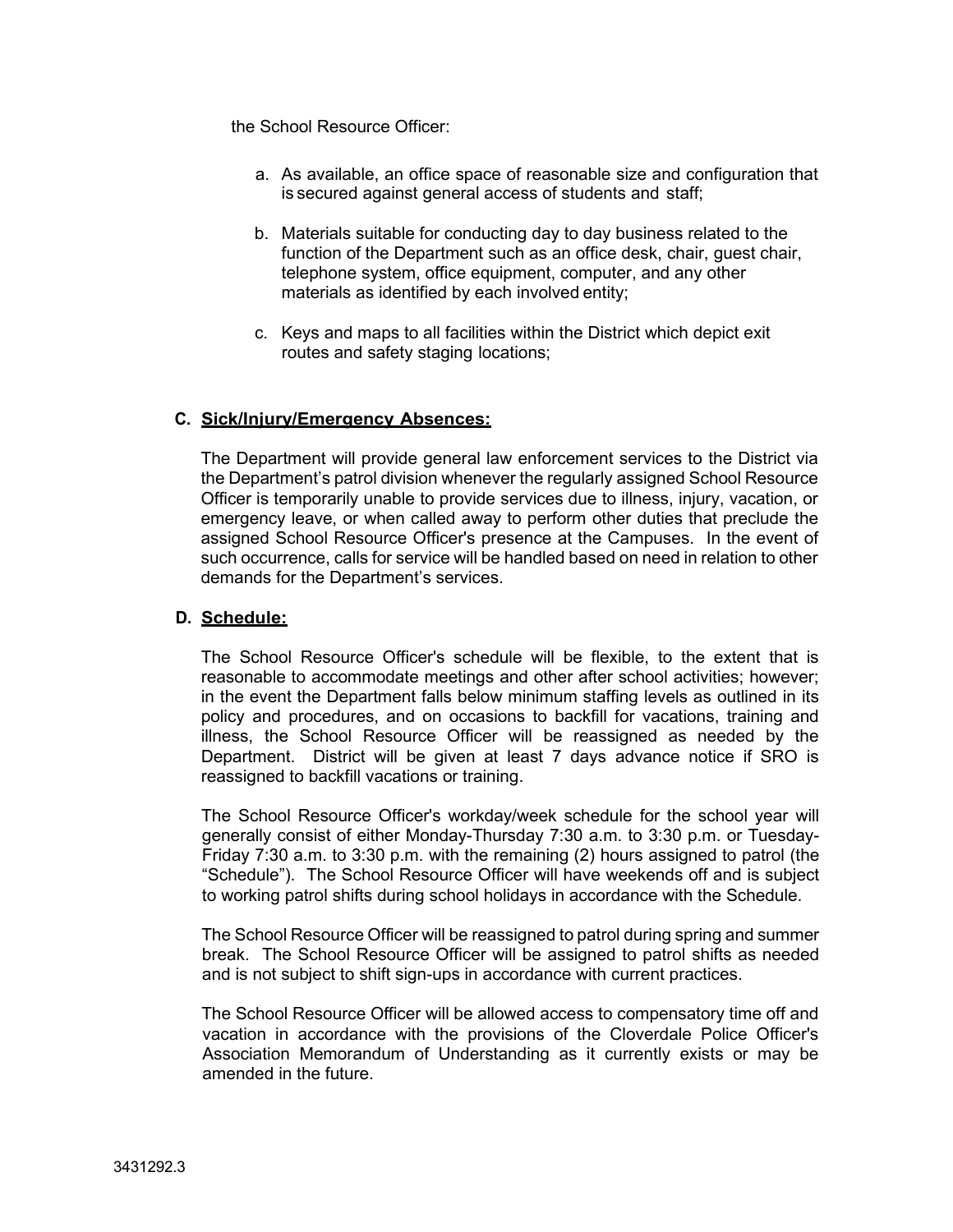# **E. Funding:**

The District agrees to pay a portion of the cost of the School Resource Officer including wages and benefits in the amount of Fifty Thousand Dollars (\$50,000) per school year beginning August 2022 through June 2027. The District agrees to pay the lump sum of (\$50,000) within 60 days of the start of each school year during the contract period.

City agrees to pro-rate first year funding Twenty-Five Thousand Dollars \$25,000 (August 2022-January 2023) to offset the SRO vacancy due to hiring and training of the new officer.

City agrees to pay the remaining portion of School Resource Officer costs per year during the contract period.

The District agrees to pursue grant opportunities to staff and fund a full-time School Resource Officer. The District agrees to pay the grant award amount of a School Resource Officer position to the City for each school year, as negotiated if awarded a grant(s).

# **F. Joint Legal/Financial Responsibility:**

The City and District agree to assume equal responsibility for any and all loss or damages caused by or related to activities and services rendered by the School Resource Officer. This joint responsibility is intended to cover any circumstance, whether it pertains to an injury to the School Resource Officer or to a third party, or any damage to property whether it be District or City property, or property of a third party. To the extent feasible, the District and the City shall cooperate in the investigation, defense and payment, where appropriate, of any and all claims and legal costs.

Except as provided above, the City and District shall otherwise each defend, indemnify, and hold harmless each other and their respective officers, employees, and agents for and against any claim, action, loss, settlement, or judgment arising out of the acts or failure to act of that party or its officers, employees, or agents.

# **G. Term and Termination:**

This MOU will be effective \_\_\_\_\_\_\_\_\_\_\_\_\_\_\_\_, 2022, and extend through June 30, 2027.

This MOU may be terminated at any time upon thirty days (30) written notice to the Party against who the right to terminate is being exercised.

The City may terminate this MOU at any time without prior notice in the event the District has failed to make timely a payment of reimbursement. A Payment shall be deemed to be untimely if it has not been received by the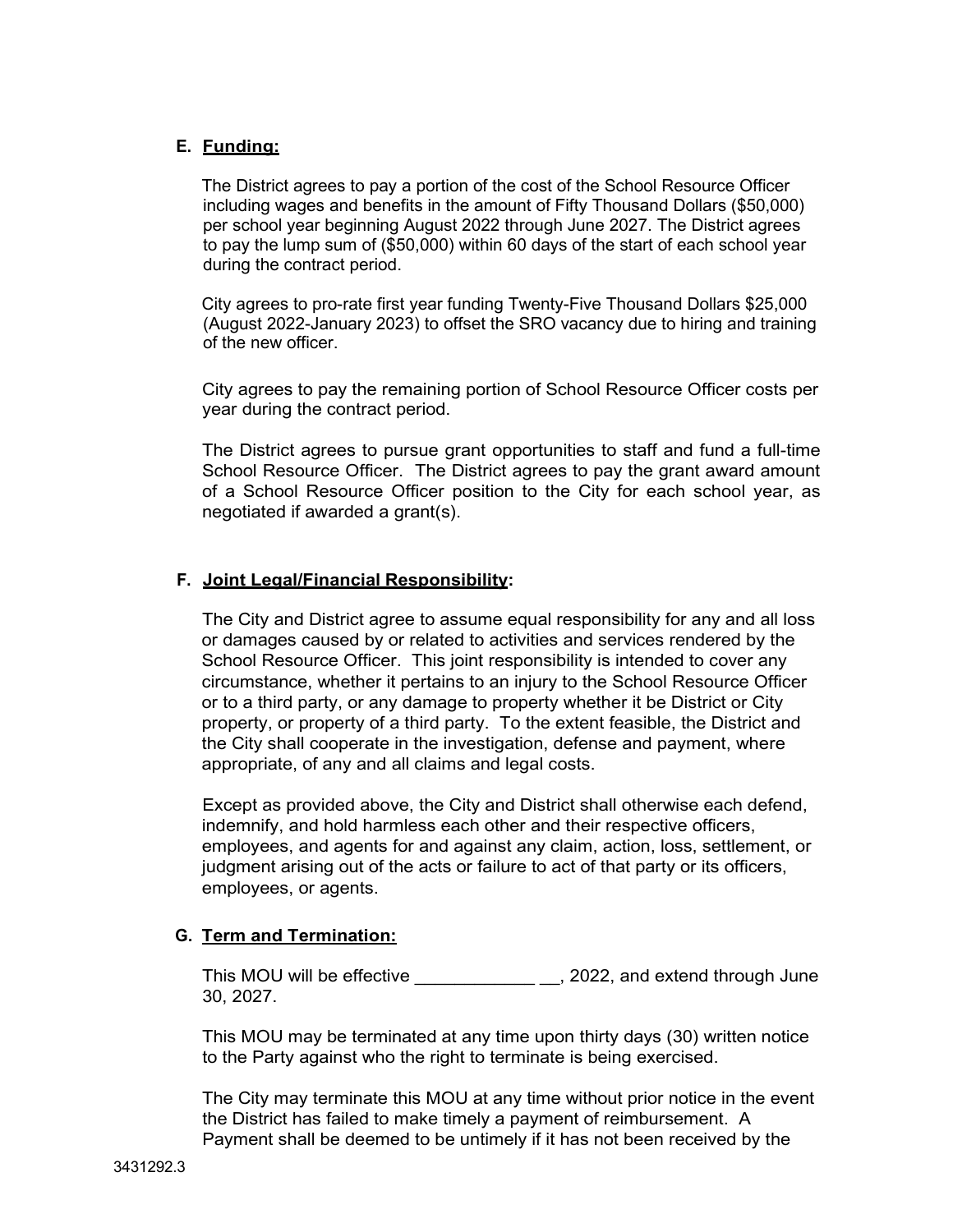City within sixty (60) days of becoming due. In the event of termination pursuant to the provisions in this paragraph, the District will be obligated to make payments for services performed and expenses incurred to the date of termination.

# **H. Sole Agreement of the Parties:**

This MOU contains the sole agreement of the Parties relating to the School Resource Officer and correctly sets forth the rights, duties and obligations of each Party to the other Party. Any prior agreements, promises, oral statements, negotiations, or representations not expressly set forth in this MOU are of no force or effect.

## **I. Amendments Not Valid Without Additional Written Agreement:**

No alterations or variations in the terms of this MOU shall be valid unless made in writing and signed by both Parties.

## **J. No Waiver:**

The waiver by either Party of any breach or violation of any requirement of this Agreement shall not be deemed to be a waiver of any such breach in the future, or the breach of any other requirement of this Agreement.

# **K. Severability:**

If any term or provision of this MOU is found to be illegal or unenforceable, then, notwithstanding any such term or provision, this MOU shall remain in full force and effect, and such term or provision shall be deemed stricken.

# **L. Independent Parties.**

City and District are and at all times shall be considered entirely independent parties. The City and the District will each act in an independent capacity and not as officers, employees, or agents of the other. No Party shall have the right to control the other, except as expressly referenced in this MOU. Nothing in this MOU establishes, constitutes or shall be construed to establish or constitute a partnership, agency, or employment relationship between the Parties. Person(s) providing services under this MOU will remain the employees of their respective agencies, and will not be employees of the other.